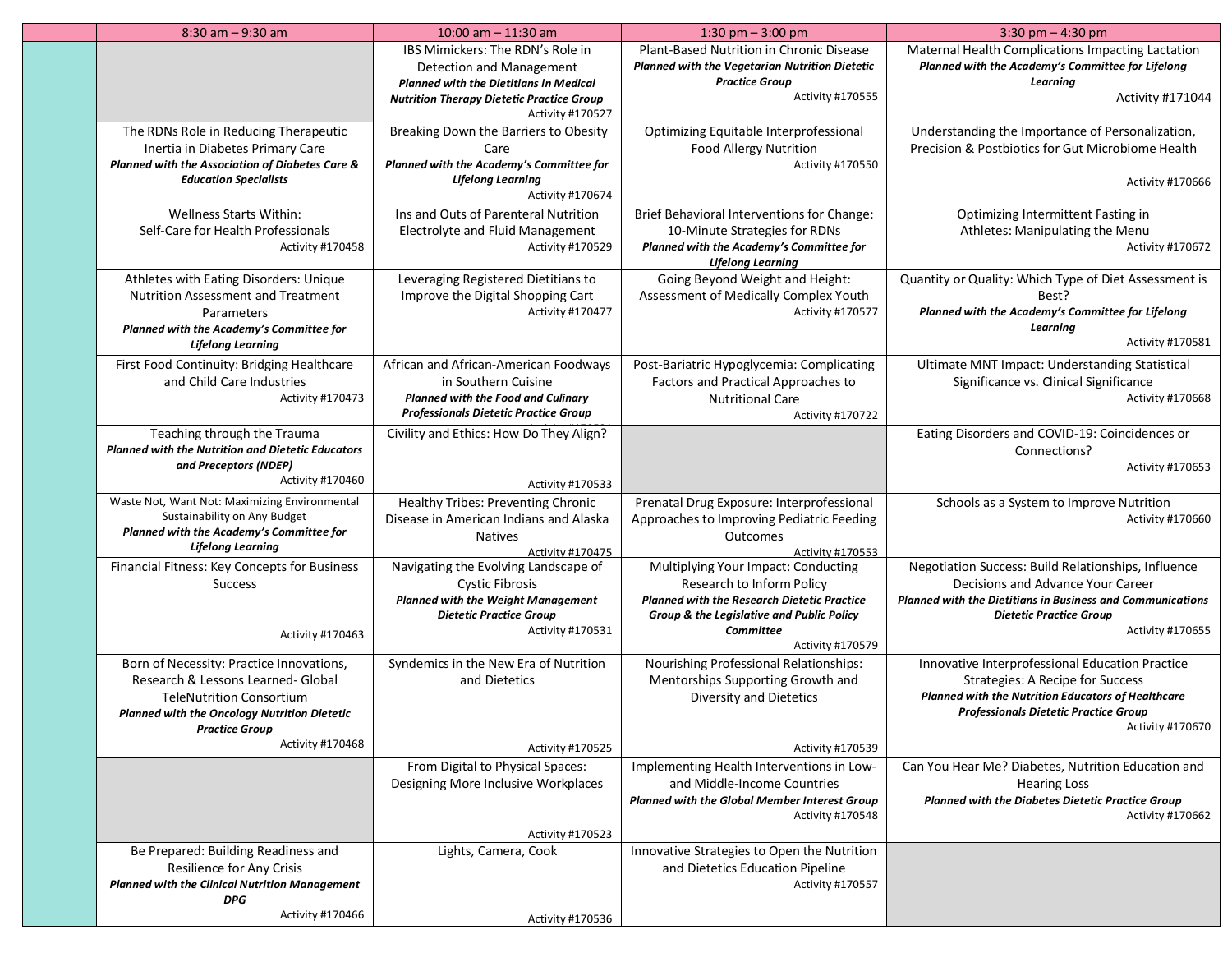| $8:30$ am $-9:30$ am                                                                                                                                                                        | 10:00 am $-$ 12:00 pm                               | 1:30 pm $-$ 3:00 pm                                                                                                                                                                             | 3:30 pm $-$ 4:30 pm                                                                                                                                                                                                |
|---------------------------------------------------------------------------------------------------------------------------------------------------------------------------------------------|-----------------------------------------------------|-------------------------------------------------------------------------------------------------------------------------------------------------------------------------------------------------|--------------------------------------------------------------------------------------------------------------------------------------------------------------------------------------------------------------------|
|                                                                                                                                                                                             | 116. Member Showcase: Creating Resilient<br>Leaders | Menopause and Metabolism: What's<br>Happening and How to Help<br>Planned with the Academy's Committee for<br><b>Lifelong Learning</b><br>Activity #170697                                       | The Hype and Reality of Wearable Tech<br>Planned with the Academy's Committee for<br><b>Lifelong Learning</b><br>Activity #170886                                                                                  |
| Plant-Based Eating to Support<br>Cardiometabolic Health and Fitness<br>Activity #170681<br>Building Inclusive Leadership Skills to<br>Advance Equity at Any Level                           |                                                     | The Simple Formula for Effective<br>Communication<br>Activity #170711<br>The Future Dietitian: Clinical Skills to Expand<br>the Breadth of Practice                                             | Leaving the Nest: Helping Young Adults with<br>Food Allergies Thrive<br>Activity #170753<br>Optimizing Sleep for Better Health<br>Activity #170755                                                                 |
| Activity #170678<br>Nutrition Complications of GI Disorders: An<br>Integrative and Multimodal Approach to<br>Treatment<br>Activity #170690                                                  |                                                     | Activity #170726<br>More Than Nutrients: Lessons Learning from<br>Native People and Foodways<br>Activity #170713                                                                                | 2022 American Cancer Society Nutrition and<br>Physical Activity Guideline for Cancer<br>Survivors: Hot Off the Press!<br>Activity #170881                                                                          |
| Advancing the RDN Education Trajectory to<br>Ensure Our Profession's Sustainability:<br>Doctorate Degree Standards<br>Activity #170695                                                      |                                                     | Nutrition Counseling for Individuals with<br>Disabilities: Tactics from the Trenches<br>Activity #170717                                                                                        | Increasing Trust Through Evidence-Based<br>Advice on Emerging Nutrition Trends<br>Activity #170749                                                                                                                 |
| Planting Seeds, Growing Students: Building<br>Foundations for Interdisciplinary Health<br>Promotion<br>Activity #170684                                                                     |                                                     | Are We Ready? Dietary Recommendations<br>on Direct-to-Consumer Gut Microbiome<br>Tests<br>Activity #170728                                                                                      | Increasing School Meal Participation Through<br><b>Student Menu Design</b><br>Activity #170751                                                                                                                     |
| Insurance: A Winning Strategy of Health Care<br>Organizations<br>Activity #170686                                                                                                           |                                                     |                                                                                                                                                                                                 | Tackling the 2022 ACEND Standards Using<br>Simulation-Based Education<br>Activity #170761                                                                                                                          |
| Positive Disruption: Cross-Sector<br>Collaboration to Influence Nutrition and<br>Drive Change<br>Activity #170688                                                                           |                                                     | From Consensus to Confidence: Improving<br>Nutrition Care for Hospitalized Patients with<br>Malnutrition<br>Activity #170724                                                                    |                                                                                                                                                                                                                    |
| Inflammation and Metabolic Disease:<br>Examining the Role of Advanced Glycation<br>End-Products<br>Planned with the Academy's Committee for<br><b>Lifelong Learning</b><br>Activity #170676 |                                                     | Eat Well, Live Well, Be Well- Amen to That!<br><b>Planned with the National Organization of</b><br><b>Blacks in Dietetics and Nutrition Member</b><br><b>Interest Group</b><br>Activity #170715 | Sports Medicine and Sports Nutrition: The<br>Team Approach to Child and Adolescent<br>Athletes<br>Planned with the Sports and Human<br><b>Performance Nutrition Dietetic Practice</b><br>Group<br>Activity #170763 |
|                                                                                                                                                                                             |                                                     | Winning in A Connected World: Using Data<br>to Drive Dollars<br>Activity #170730<br><b>SNAP Benefit Modernization: Historical</b>                                                               | The Secret Sauce for Staying Competitive and<br><b>Getting Paid</b><br>Activity #170757<br>Cultural Sensitivity: Moving Beyond                                                                                     |
|                                                                                                                                                                                             |                                                     | <b>Context and Community Stories</b><br>Activity #170720                                                                                                                                        | Awareness to Provide Inclusive and Equitable<br>Care                                                                                                                                                               |